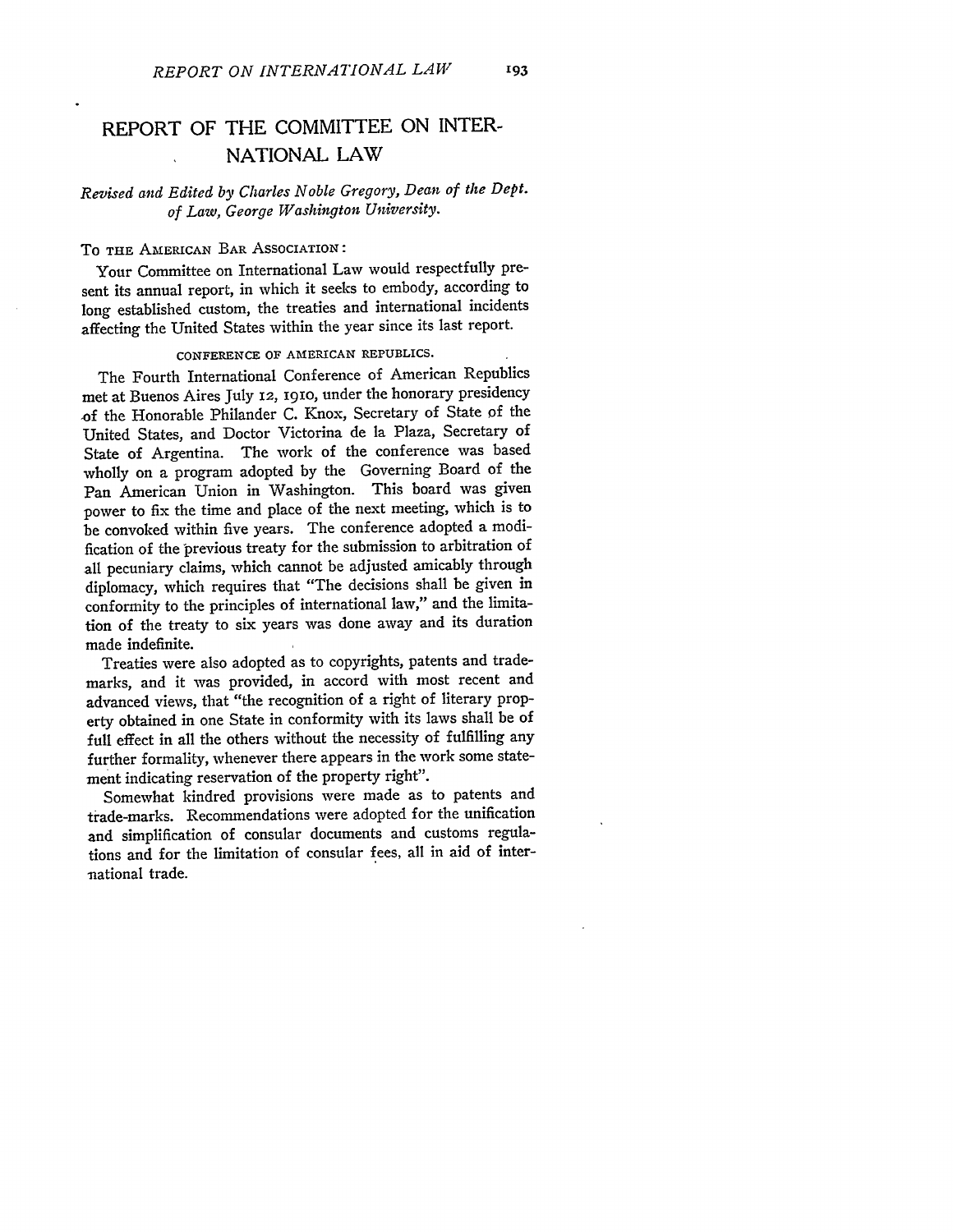The adoption of the International Sanitary Convention of Washington was recommended.

(See *Amer. Journal Inter. Law* for **1910,** p. 933 to 941.) (See Supp. Amer. Journal Inter. Law, January, '1911, p. 1-.)

# **FISHERIES** AWARD.

The last report of this committee mentioned that the Arbitral Tribunal as to the Newfoundland Fisheries was then in session at the Hague. It rendered its award September 7, i9io, closing a dispute which has been a source of difficulty both to the United States and Great Britain for seventy years past.

The United States claimed under the treaty of London of i8i8 a right to take fish in treaty waters and on treaty shores subject to no regulation by local authority, or, if to any, only to reasonable and necessary regulations.

The first part of this claim was rejected by the award, but the submission to arbitration of any regulation claimed to be unreasonable was advised, and provision for notice of regulations and suspension of their enforcement at times for as long as seven months, was made and for hearing before an impartial court of experts as to reasonableness.

The United States fishermen had a right to take or cure fish within three marine miles of any bays. They claimed that this language applied only to bays not exceeding six fnarine miles in width and that it had-no application whatever to great bays like the Bay of Fundy. The award held "the three marine miles are to be measured from a straight line drawn across the body of water at the place where it ceases to have the configuration and characteristic of a bay." From this conclusion Dr. Drago dissented. This finding is deemed very indefinite and unsatisfactory, but it is thought to leave an American vessel fishing in a great bay more than three miles from shore exempt from seizure by British authority: she is outside British territory, and, if she violates the provisions of the treaty, is merely violating a treaty of her own country upon the high seas, and therefore to be punished only in the courts of her own country.

The other points decided were not deemed important as to international law, being merely interpretive, but are of great commercial advantage.

The award gives to American ship owners the right to employ non-inhabitants on their vessels in the treaty waters; to take fish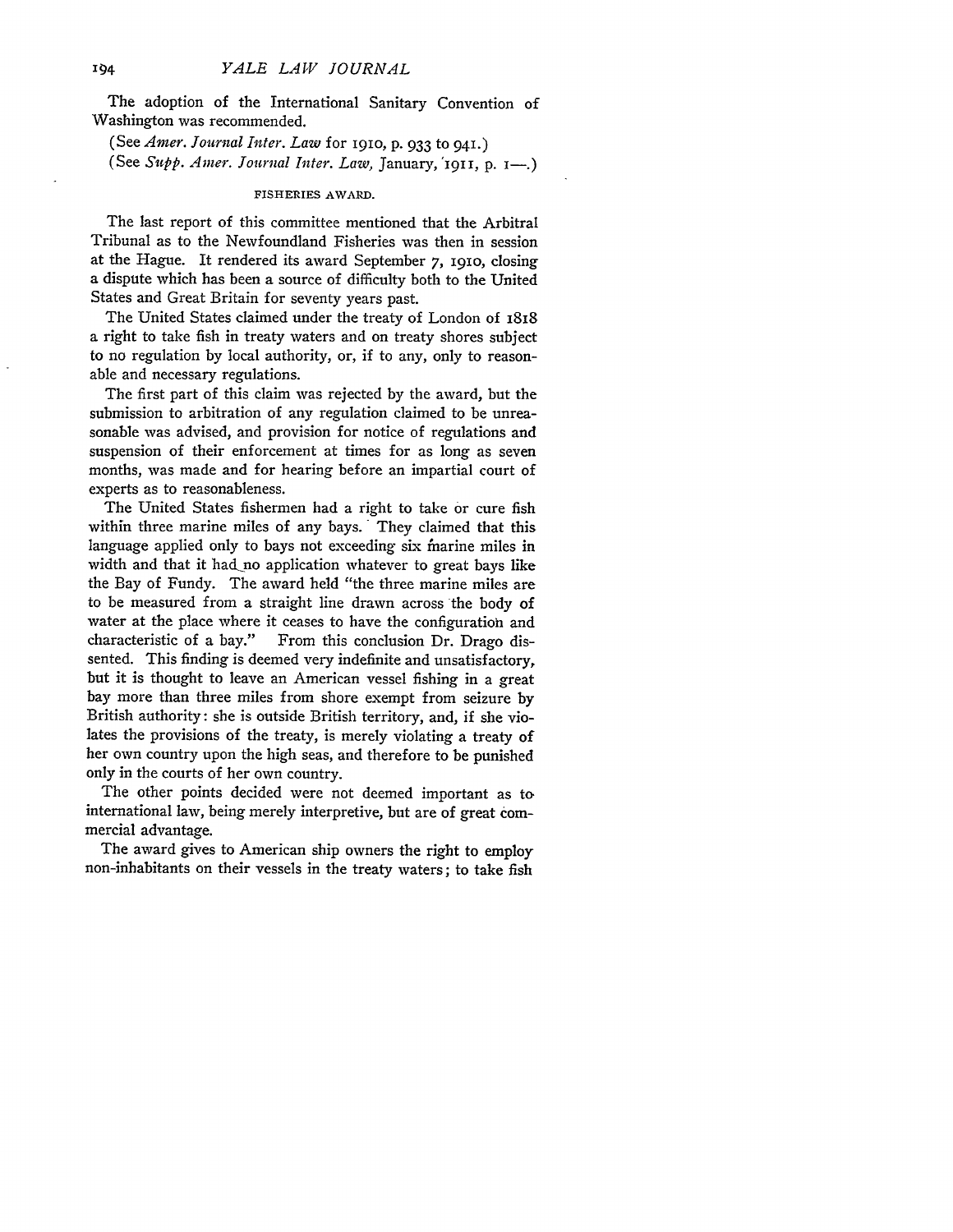in bays, creeks and harbors of the treaty coasts of Newfoundland and the Magdalen Islands.

American fishing vessels, it is held, may be required to report to customs officers, but only if conveniences therefor are provided, and report by telegram is enough; mere commercial formalities, duties, etc., not imposed on domestic fishermen shall not be imposed on American fishermen.

American fishermen entering for wood, water, etc., and remaining over forty-eight hours in Canadian bays or harbors may be required to report at the customs.

It was further held that there was nothing in the treaty to forbid vessels exercising both commercial and fishing privileges, if not during the same voyage. This is believed to mean that a ship may go out as a trader and return as a fisherman, or vice versa, and that the same voyage does not mean a round trip, but that the voyage out and the voyage back are separate voyages.

(See *Amer. Journal litter. Law,* January, 1911, pp. I to **30.)** (See *Amer. Journal Inter. Law, vol. 4, p. 948.)* 

# **CONFERENCE ON** MARITIME **LAV.**

A further session of the third International Conference on Maritime Law was held at Brussels, September i2th to *27th.* The topics discussed were **(I)** Collisions, (2) Salvage, **(3)** Maritime Liens and (4) Limitation of Shipowner's Liability. No conclusion was reached as to the two last, but the previous convention as to salvage remained, and that as to collision was signed with certain reservations to prevent its affecting the provisions of the Harter Act and other Acts of Congress and to prevent actions for damages caused by death until action by Congress, and to limit certain provisions to Courts of Admiralty and Maritime Jurisdiction.

*(Amer. Journal Inter. Law,* January, 1911, p. 182.)

#### INTERNATIONAL **COURT** OF PRIZE.

An additional protocol to the convention as to an international court of prize was signed at the Hague September **19, 191o,** and with the original convention ratified by the Senate, February *15,* 1911. Under this protocol, in cases of constitutional difficulties in accepting the original convention, a signatory may limit recourse to the international court to actions for damages caused by the capture, and methods of procedure are fixed. Under this proto-

 $\overline{ }$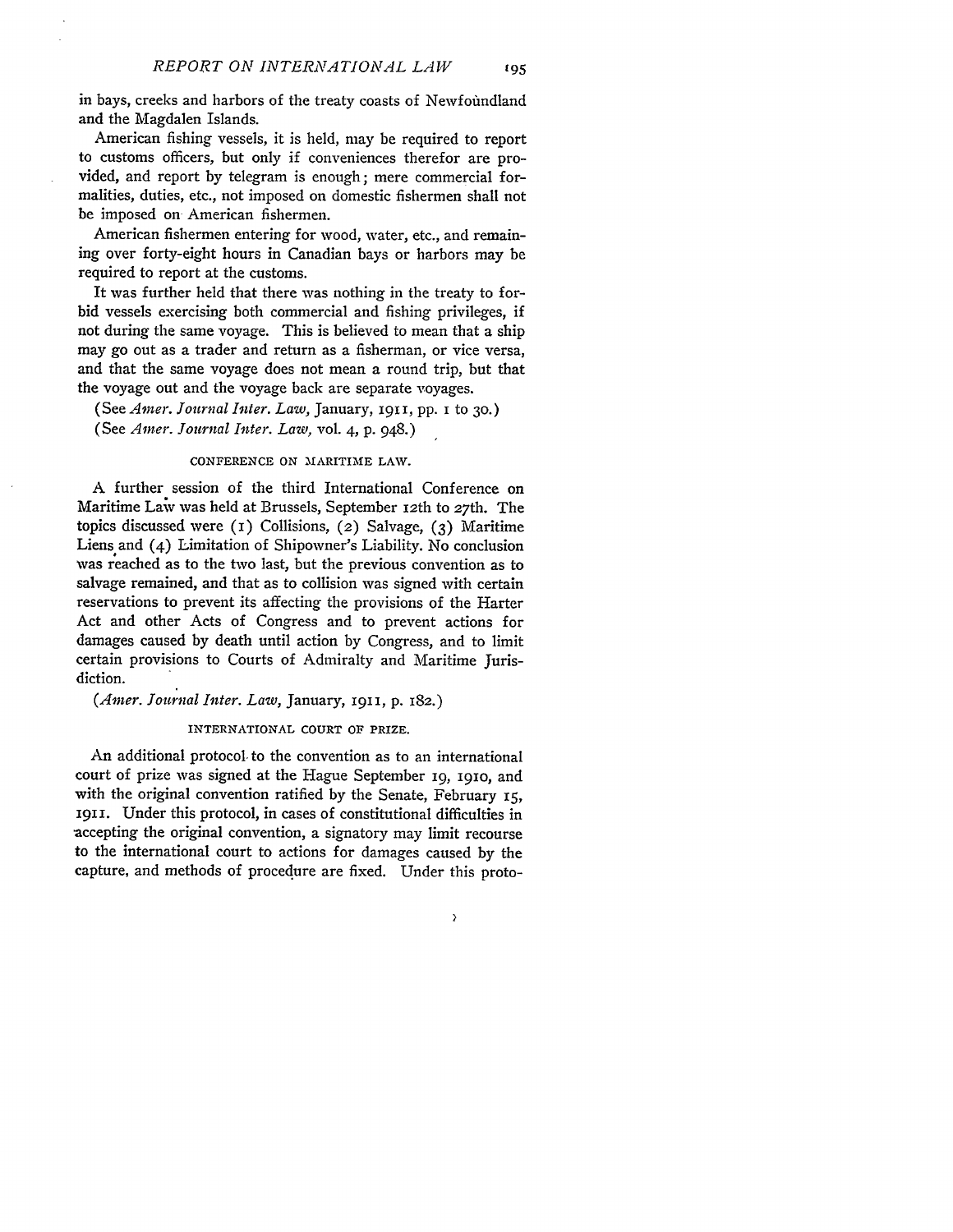col any possible invasion of the constitutional jurisdiction of the Supreme Court of the United States is believed to be avoided.

*(Amer. Journal Inter. Law,* April, 1911, P. **302.)**

# *(Supp.* same, April, 1911, p. 95.)

AWARD AS TO THE ORINOCO STEAMSHIP COMPANY'S CLAIM AGAINST VENEZUELA.

By agreement of February **13,** i9o9, the United States and Venezuela agreed to submit to a board of three arbitrators not citizens of either litigant, chosen from the permanent court of arbitration a claim of the United States against Venezuela.

The matter of the Orinoco Steamship Company's claim was accordingly submitted to a tribunal consisting of the Cuban Minister at Berlin, M. Beernert, Minister of State of Belgium, and Prof. Lammasch of the University of Vienna, member of the upper house of the Austrian Parliament. October 25, 191o, an award was made upholding the previous award of the umpire, Mr. Barge, made in 19o4, as to. \$1,209,701.04; but the new award allows to the United States several further claims aggregating \$46,867.44, with three per cent interest from June 16, 1903, and \$7,ooo costs. The basis of the modification of the original award seems to be that the umpire erroneously felt himself bound by local and technical rules and legislation, or lack of specific notice, instead of by absolute equity, which is held to have been binding upon him.

The submission required a decision "upon a basis of absolute equity without regard to objections of a technical nature or of the provisions of local legislation." In so far as the previous award was based on lack of formal notice of the assignment of the right, required by the contract or local statute, Venezuela not having lacked actual knowledge, or been prejudiced by acting in ignorance, such previous award is modified as not in accord with the terms of submission above.

The award of costs is proporfioned to the new awards to the United States.

The decision, in so far as favorable to the United States, holds her claims are in part sustained, thus establishing their justice *pro tanto,* and she is held entitled to a proportionate award of costs.

(Reference is made to the learned and extended discussion of this award and kindred modification of arbitral awards, by M. Ernest Nys: See "La Revision de la Sentence Arbitral;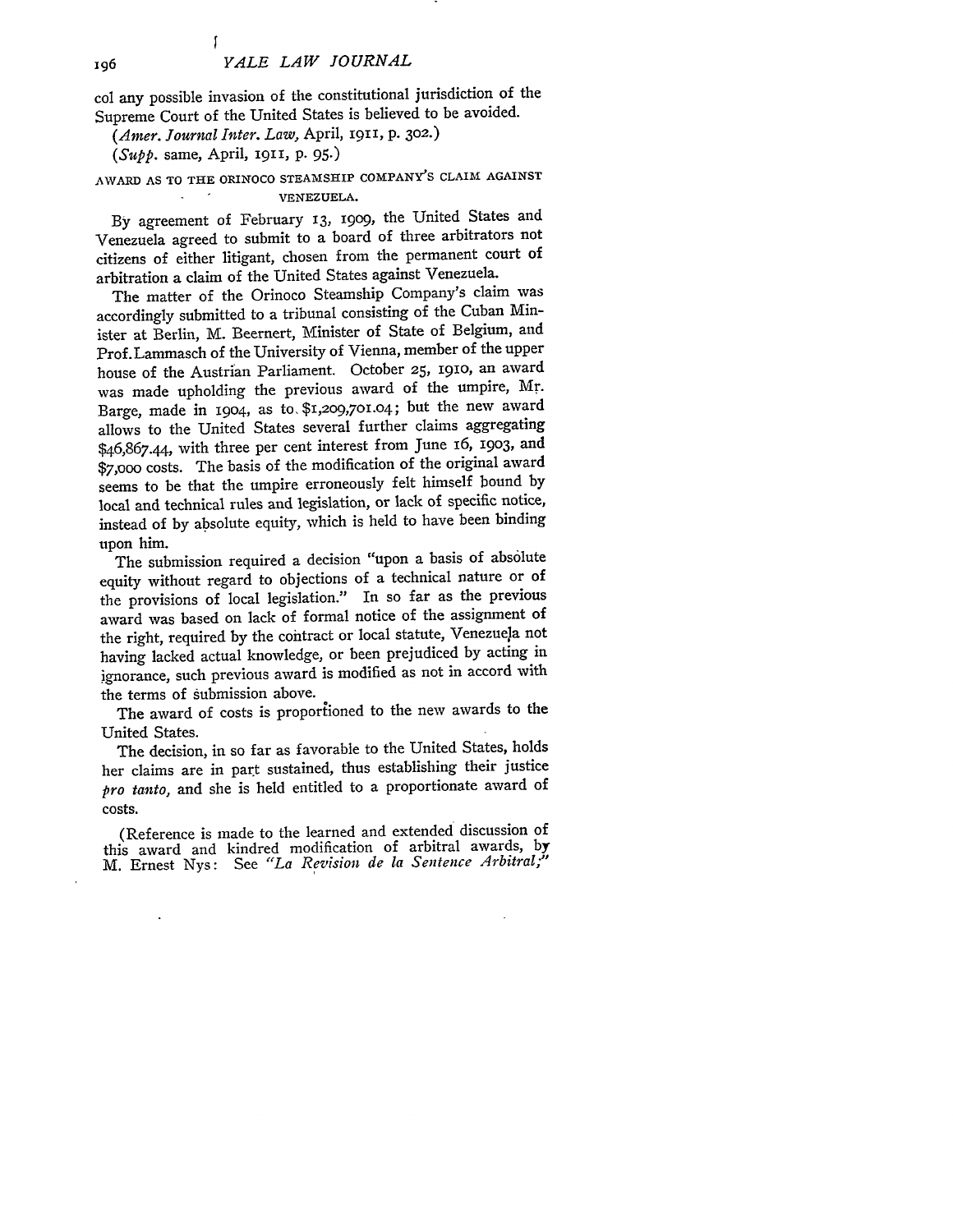*"Revue de Droit International et de Legislation Coinparie,"* Tome XII, 2 Series, pp. **595** to 641.)

*(Amer. Journal itter. Law,* January, **1911,** p. **35.** See *Award,* p. **230.)**

#### **DUTIES ON SAMPLES.**

A declaration was signed at Washington December 3 and 8, **i91o,** by representatives of Great Britain and United States, exempting Commercial Travellers' samples from customs inspection.

#### **CANADIAN** RECIPROCITY.

By direction of the President, the Secretary of State of the United States dispatched two representatives of the Department of State as special commissioners at Ottawa, Canada, authorized to take steps to formulate a reciprocal treaty agreement with Canada. The conference was adjourned to Washington and attended January 7th, 1911 by two Cabinet Ministers of Canada, who on January 2ist completed with the Secretary of State of the United States a reciprocal treaty agreement. This was transmitted to Congress by the President, January **26,** 1911, with a special message calling attention to the settlement of the Canadian Fisheries question by arbitration and to an equitable adjustment of through rates effected by our Interstate Commerce Commission and a similar body in Canada, and urging that a reciprocal treaty agreement was the logical sequence. The agreement substantially provides for free trade in agricultural products of the two countries, corresponding reductions of duty on secondary food products and considerable reduction in a number of manufactured goods. The two powers agreed to seek such legislative action as was necessary to carry out the agreement. The required legislation passed the House of Representatives in April and the Senate on July **22d.**

#### **STATUTE** TO PROVIDE EMBASSIES **AND** CONSULARIES.

By act approved February 17, 1911, Congress has authorized the Secretary of State to acquire in foreign countries sites and buildings, appropriated for by Congress, for diplomatic and consular establishments of the United States at an expenditure of not over \$5oo,ooo in any fiscal year, or over \$i5o,ooo at any one place. This policy is new as to European countries, except as to Turkey, our country having provided for some years a spacious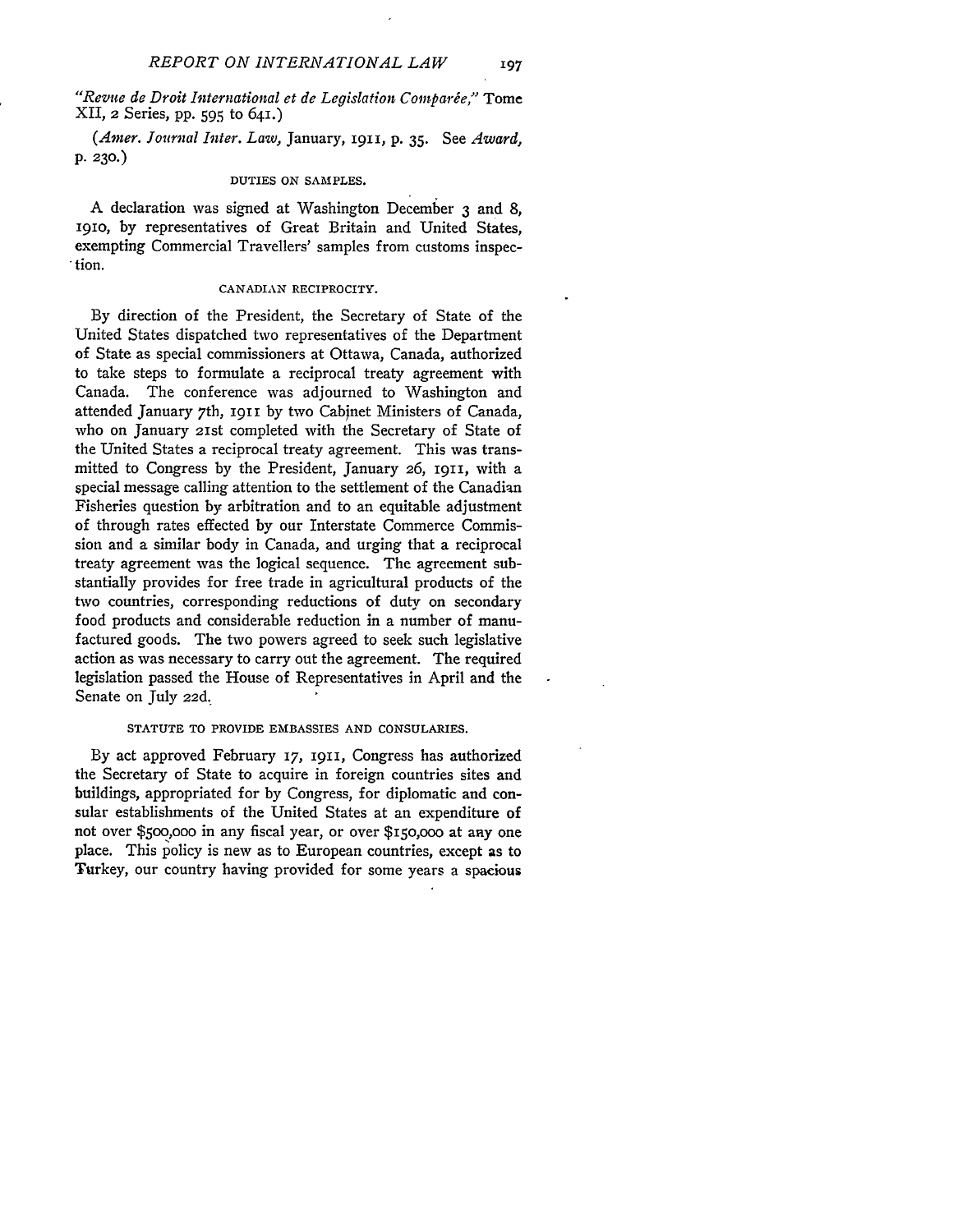and dignified embassy building at Constantinople, alone of European capitols. It is the natural result of our increased international intercourse and responsibility, and therefore of the more complete and adequate diplomatic equipment required.

(See *Supplement Ainer. Journal Inter. Laz,,* April, **1911, p. 128.)**

### TREATY WITH **JAPAN.**

A new treaty of commerce and navigation with Japan was proclaimed April **5, 1911.** It provides full and, in all respects, equal rights in all matters of trade, commerce, residence and intercourse for the nationals of each in the territory of the other. The treaty is the first of a series to be negotiated by Japan with the powers of the Caucasian race on the basis of complete and absolute equality, and it omits the stipulation in the previous treaty with the United States that the provisions therein "do not in any way affect laws, ordinances and regulations with regard to trade, immigration of laborers, police and public security which are in force or which may hereafter be enacted in either of the two countries." It is hoped that these stipulations fully recognizing the equality of the two peoples may continue and cement forever relations of peace and amity between the two great maritime powers of the Pacific. It should be added that His Excellency the Ambassador of Japan, in signing the treaty expressly declared by the authority of his government "that the Imperial Japanese government are fully prepared to maintain with equal effectiveness the limitation and control which they have for the past three years exercised in regulation of the emigration of laborers to the United States."

The treaty was confirmed by the Senate within five days after it was reported and, happily, without opposition from the portion of our country most directly interested.

*(Supplement Amer. Journal Inter. Law,* April, 1911, **p.** ioo.)

TREATIES OF ARBITRATION WITH GREAT BRITAIN **AND FRANCE.**

Comprehensive treaties for arbitrating practically all disputes have.been negotiated between the United States and Great Britain and the United States and France, but have not yet been confirmed. They eliminate the exception in existing treaties as to questions of vital interest and national honor. All differences are to be submitted to the Hague tribunal unless another is agreed upon.

The differences are to be referred to a Commission of Inquiry with power to make recommendations, the commission to be made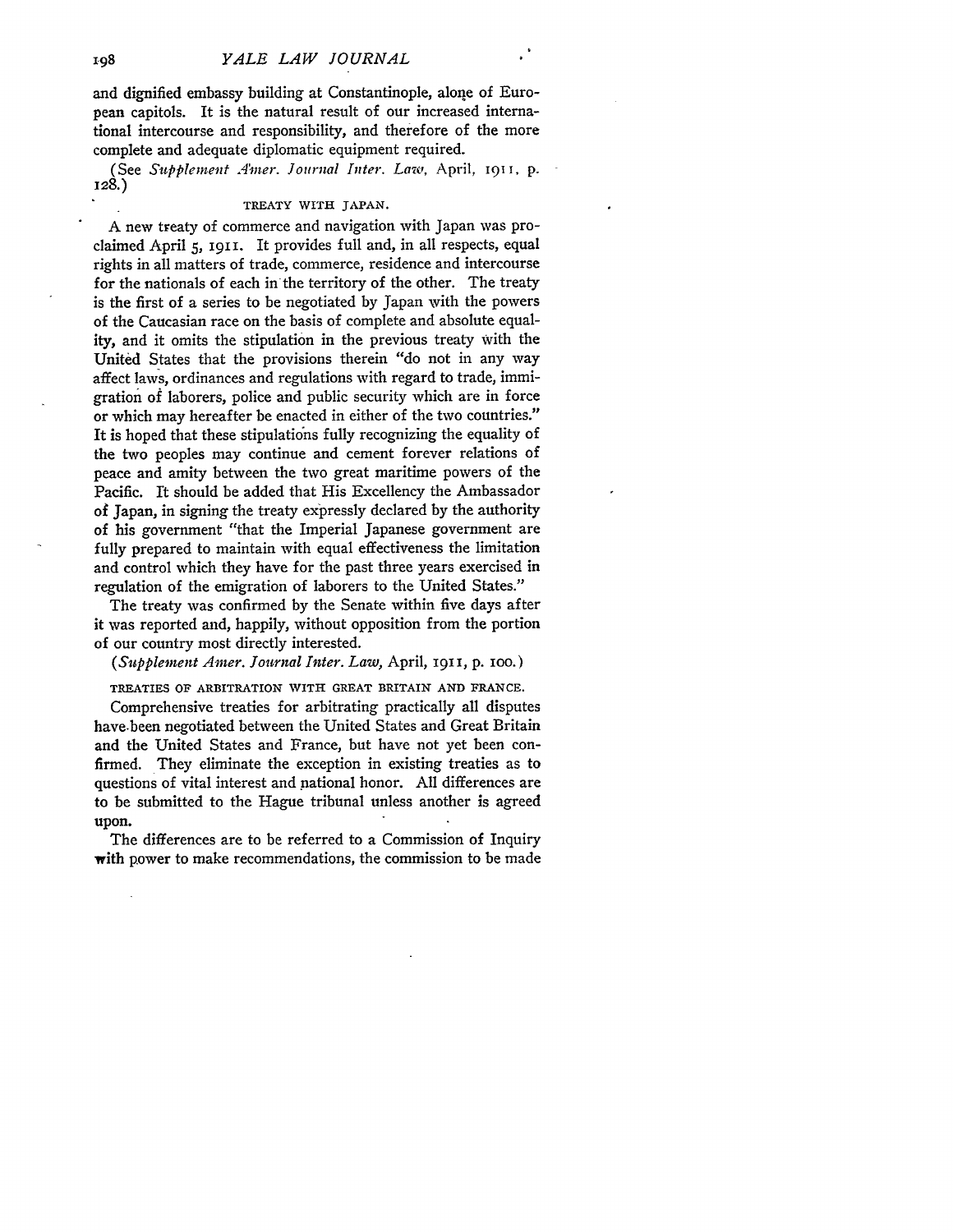up of nationals of the two governments. If the commission decides for arbitration, this is binding. Arbitrations are to be conducted under terms of submission subject to the advice and consent of the Senate. The commission, at the request of either government, shall delay its finding for one year to give opportunity for diplomatic settlement.

The proposed treaties have met with official and popular approval upon both sides of the Atlantic, and like treaties with Germany and Japan are mentioned as more than probable.

A new Anglo-Japanese treaty was signed July *13,* **1911,** providing that if either party conclude a treaty of genera! arbitration with a third power, the alliance shall not entail an obligation to go to war with that power. This. has been everywhere hailed as a preparation for the final completion of the above arbitration treaty between the two great English speaking nations. No event in the history of international arbitration is of greater significance or more to be welcomed by the friends of international law and international justice.

# FUR **SEALS.**

A treaty between the United States, Great Britain, Japan and Russia for the protection of fur seals was ratified by the Senate July 24, 1911. Its provisions became effective Dec. 15.

On June **25, 19io,** the Congress of the United States unanimously passed the following joint resolution:

"Resolved by the Senate and House of Representatives of the United States of America in Congress assembled that a commission of five members be appointed by the President of the United States to consider the expediency of utilizing existing international agencies for the purpose of limiting the armaments of the nations of the world by international agreement and of constituting the combined navies of the world an international force for the preservation of universal peace and to consider and report upon any other means to diminish the expenditures of governments for military purposes, and to lessen the probability of war."

The President on Nov. I6, **191o,** addressed letters to ten of the principal governments of Europe and to Japan, inviting them to appoint like commissioners, which should meet and seek to co-operate with our commissioners. The replies were not sufficiently favorable to induce further action.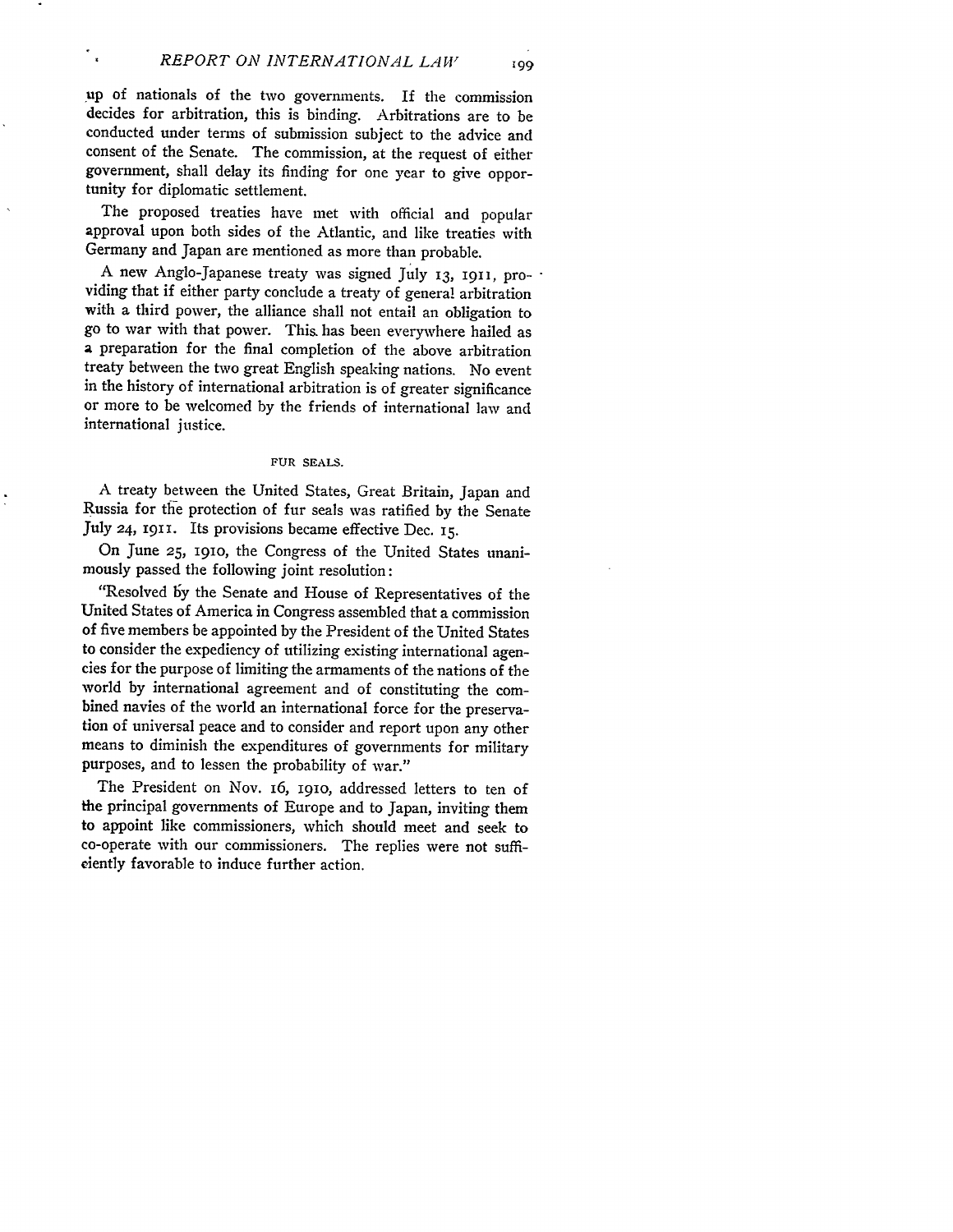No appointments have as yet been made by the President under this act.

It should be observed that the Declaration of London modifying the law of prize has at last after two years been confirmed by action of the British Parliament and it is deemed probable that its ratification by the other signatories will rapidly follow.

Among the decisions of the highest interest in the matters of international law rendered within the year may be mentioned the case of *Virginia v. West Virginia* decided by the Supreme Court of the United States, March 6, 1911. This decision apportions the debts of the two States on principles of justice as if the two were independent sovereigns, and makes the adjustment upon a basis of the relative wealth of the two States.

# **THE CARNEGIE PEACE** FOUNDATION.

It seems fit to mention the Carnegie Peace Fund created by Mr. Andrew Carnegie by a deed of trust on December **14, 1910,** bestowing in trust and in perpetuity the sum of ten millions of dollars, the revenue of which is to be administered by "The Trustees" to hasten the abolition of international war. It should be added that the trustees have declared, as among the objects of this foundation, "to establish a better understanding of international rights and duties and a more perfect sense of international justice among the inhabitants of civilized countries and a careful study of the principles of international law involved in peace and its maintenance."

Your committee believes that the objects of this noble foundation will have the hearty sympathy and efficient co-operation of the American Bar Association.

*(Amer. Journal Inter. Law,* January, **19II,** p. 210.)

Your committee would further submit a schedule furnished by the Department of State, under date of June 29 last, of treaties proclaimed since July **I, 191o,** and of treaties which have been signed but ratifications of which have not yet been exchanged.

Your committee desires to call attention to the fact that international relations are more and more confided to the administration and control of the legal profession and are more and more withdrawn from military and purely diplomatic control. It is submitted that the growth of that tendency has never been more marked than during the past year. It is hoped that the lawyers of America may prove competent for the discharge of this high

200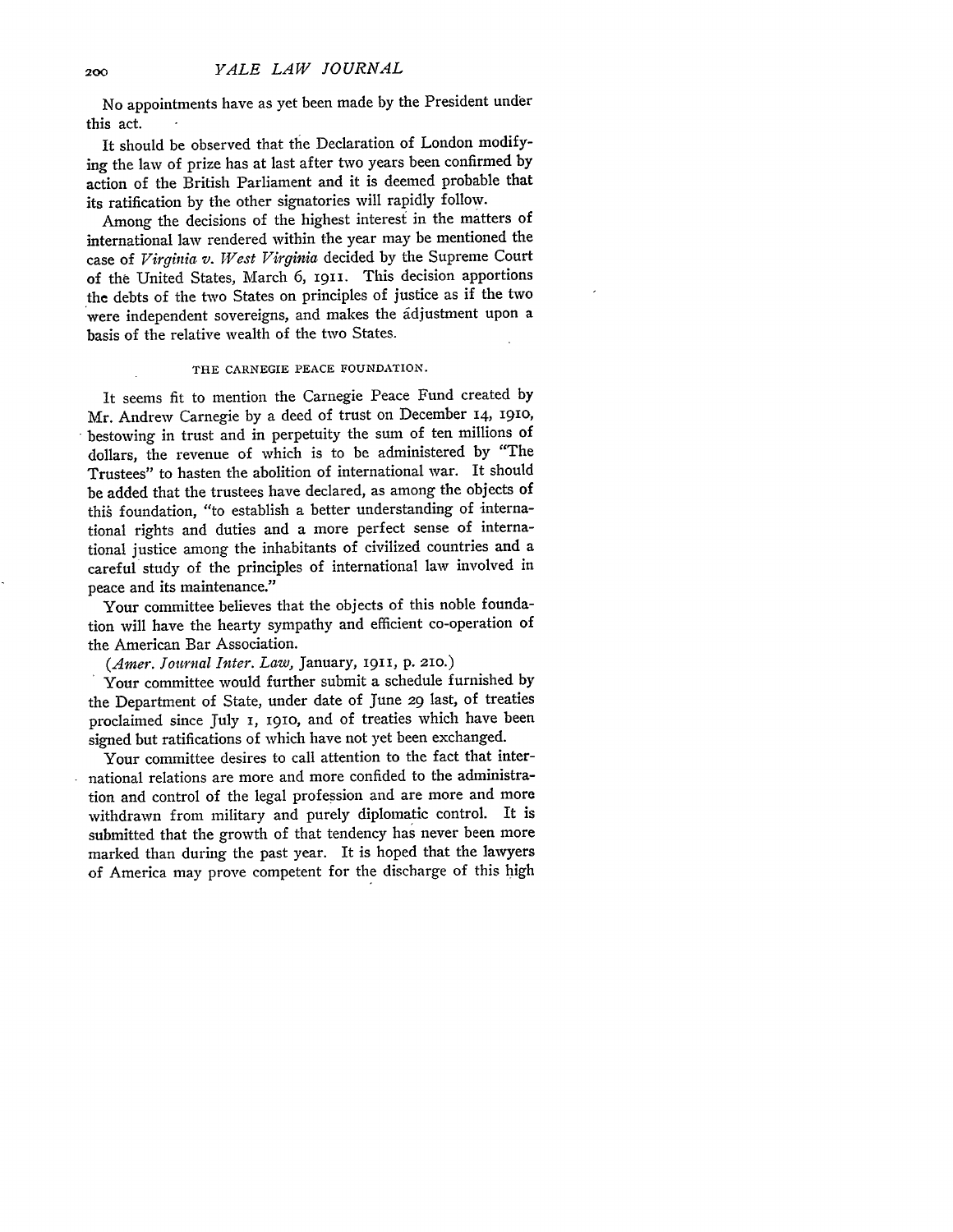and enlarging trust and faithful and zealous in the delicate duties so profoundly affecting the peace and welfare of mankind.

> CHARLES NOBLE GREGORY, JAMES **0.** CROSBY, JAMES BROWN SCOTT, THEODORE S. WOOLSEY,

20I

*Members Standing Committee on International Law, American* Bar Association.

### **ARBITRATION AS** TO **CHAMIZAL** TRACT.

The Chamizal tract comprises about 6oo acres between the channel of the Rio Grande of 1852 and the present channel, which has moved to the south. It has always been, physically and geographically a part of the city of **El** Paso, Texas, and includes the dwellings of about 6,ooo of its inhabitants.

Mexico claimed this tract before the boundary commission in 1894, but the commission was unable to agree upon a decision.

By treaty of June 24, 1910, the question was again referred to the International Boundary Commission, to which was added a Canadian jurist, Hon. Eugene Lafleur, of Montreal, being ultimately designated. A decision was rendered June 15, 1911.

The treaty of Guadalupe-Hidalgo determined the boundary line by the middle of the deepest channel of the Rio Grande and provided that the Commissioners shall keep journals and make plans, and results agreed on by them shall be a part of the treaty. The Gadsen treaty of 1853 reiterates the above declarations.

The boundary convention of 1884 provides the boundary shall be as before "and follow the center of the normal channel of the rivers named," notwithstanding alterations in banks or courses by gradual erosion and deposit of alluvium and not by avulsion, but change by cutting a new bed by force of the current or deepening another channel shall not change the boundary as fixed in 1852, at the middle of the original channel, even if this be wholly dry.

Mexico claimed the boundary of 1848 and '53 was fixed and unchanged by alterations in the course of the Rio Grande; that the treaty of 1884 was not retroactive and did not apply, as the Chamizal tract was mainly formed prior thereto; that the rapid and intermittent changes at **El** Chamizal were neither the "slow and gradual erosion and deposit" nor the cutting of a new bed provided for by the treaty, and therefore it was inapplicable; that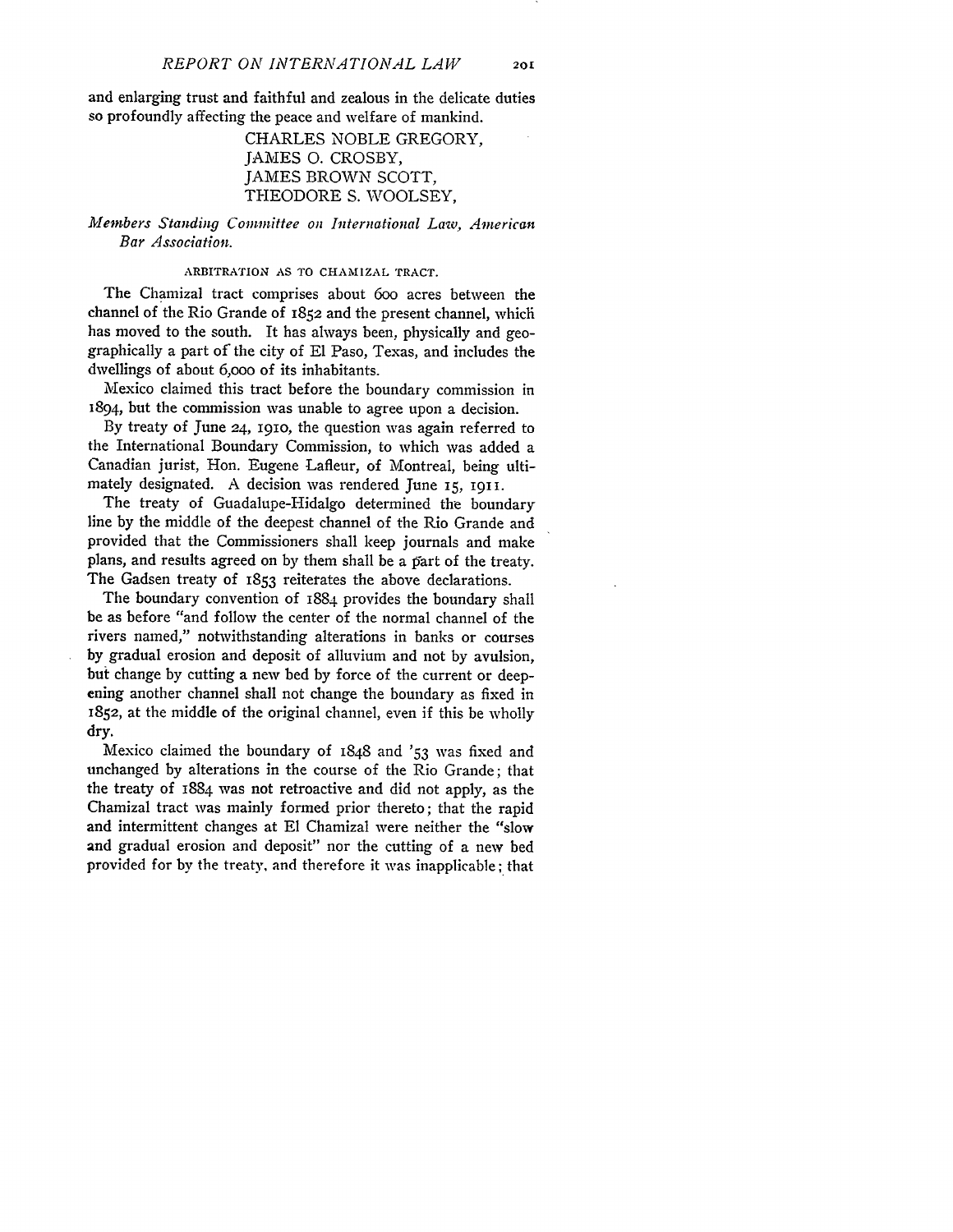the ordinary rules of international law as to river boundaries did not apply, as the Rio Grande was not a river but a torrential stream, and that the United States had acquired no title by prescription.

The United States claimed the treaties established a fluvial boundary; that the treaty of 1884 was retroactive and embraced all changes, except cutting of a new bed, which was not claimed. If it did not apply, that then the rules of international law as to avulsion and erosion applied with like effect, as the Rio Grande is a true river; also there was claim by prescription.

The presiding Commissioner, the Canadian jurist, with the United States Commissioner, held the Mexican claim of an invariable boundary, inadmissible, and that the treaties of 1848 and 1853 established a fluvial boundary.

The Mexican Commissioner dissented. All three commissioners agreed that there was no title by prescription. The presiding Commissioner holds that changes up to -1864 were by "slow and gradual erosion and deposit" and that there has been no change of the bed of the river; that the changes from 1864 to i868 were not slow and gradual and therefore did not come under the terms of the treaty of 1884; that all which accreted after 1864 should be awarded to Mexico, but that the commission will not locate the line of 1864, as no evidence has been submitted.

The presiding Commissioner and the Mexican Commissioner award international title to the land between the boundary of 1852 and the middle of the bed of the river before the flood of 1864, to the United States and of the balance of the tract to Mexico.

The American Commissioner dissented and denied the jurisdiction of the commission to divide the tract, which had not been contemplated in the submission or argument, and claimed that the award of the majority introduced a novel and unsupported view in holding that there was such a form of change as rapid erosion and deposit not covered by the terms of the treaty as to slow changes or cutting a new bed, and also unknown to the common law; that this decision settles nothing, invites international litigation and breathes a spirit of "unauthorized compromise rather than judicial determination."

The agent of the United States also filed a protest because of the "departure from the terms of submission" and impossibility *"'of* application."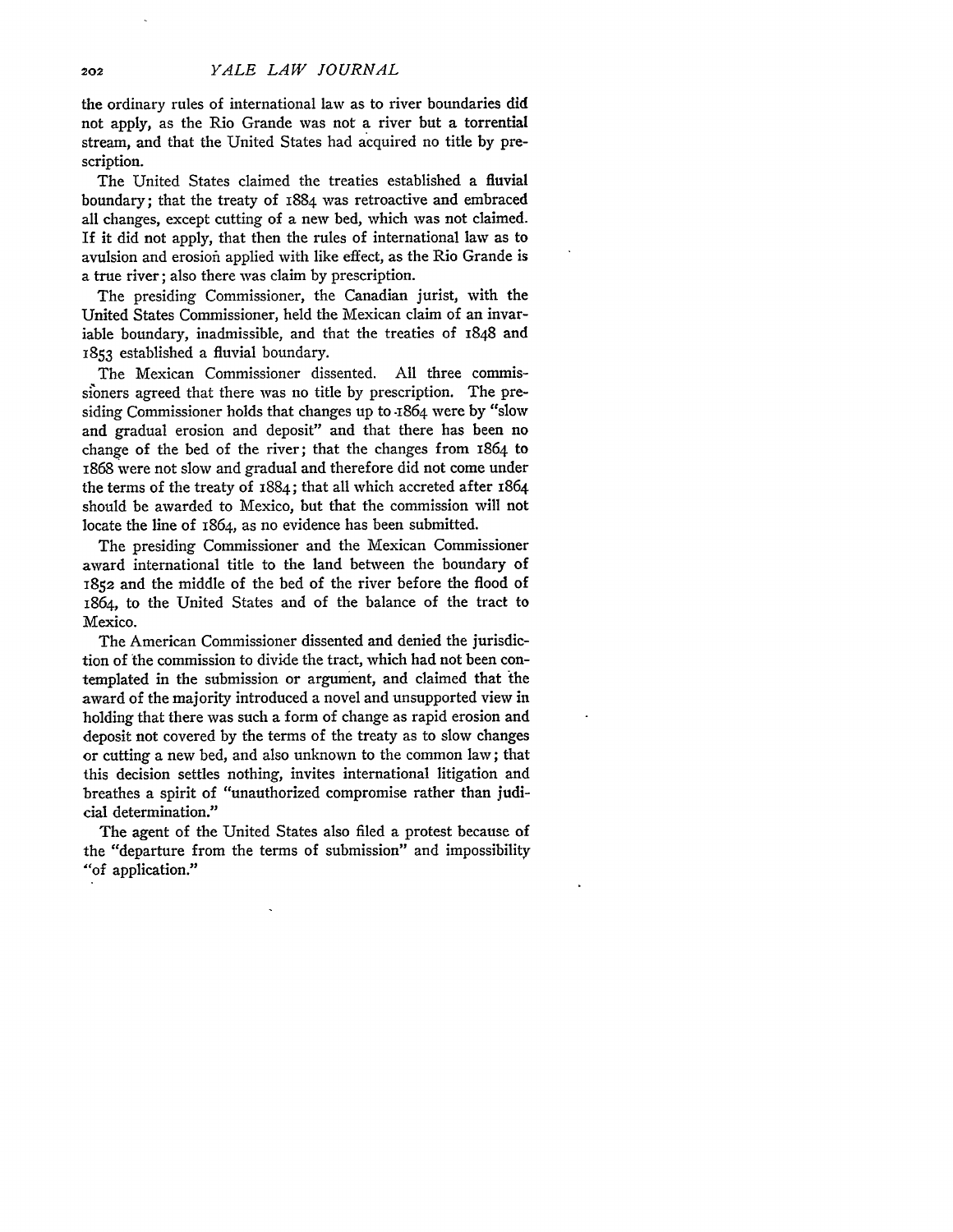(See *Amer. Journal Inter. Law* for July, 1911, **pp. 709 to** 714, and see for treaty of submission of **191o,** *Supplement Amer. Journal Inter. Law,* April, 1911, **p. 117.)**  $\mathbb{R}^2$ 

# SEMI-DISSENT **AS TO** DIPLOMATIC **RESIDENCE.**

The salaries of our Ambassadors, \$17,5oo, would provide in any foreign country a residence of sufficient respectability for a representative of republican simplicity, and still leave sufficient to provide for an average family so that the business of diplomacy would not be embarrassed for want of "visible means of support."

Since our nation has become a world power we have entered into competition with empires and kingdoms in foreign capitols in grandeur of social display till the original object of representation has become altogether secondary,

The profligate squandering of our public revenues makes new inventions for taxation necessary, and tends towards the disintegration of government **by** the people.

*James 0. Crosby.*

TREATIES PROCLAIMED **SINCE JULY I, 1910.**

| Title.                                                                                             | Signed.                                           | Proclaimed.        |
|----------------------------------------------------------------------------------------------------|---------------------------------------------------|--------------------|
| Extradition with<br>Dominican Republic. June 19, 1909.                                             |                                                   | August 26, 1910.   |
| Great Britain—Boun-<br>dary Passamaquod-<br>dy Bay.                                                | May 21, 1910.                                     | September 3, 1910. |
| <i>Mexico</i> —Title to                                                                            | Chamizal Tract. June 24, 1910. January 25, 1911.  |                    |
| Mexico-Protocol to<br>above.                                                                       | December 5, 1910. January 25, 1911.               |                    |
| Sweden-Consular. June 1, 1910. March 20, 1911.                                                     |                                                   |                    |
| Japan—Commerce                                                                                     | and Navigation. February 21, 1911. April 5, 1911. |                    |
| <i>Japan</i> —Protocol of<br>Provisional Tariff                                                    | Arrangement. February 21, 1911. April 5, 1911.    |                    |
| <i>International</i> —Re-<br>pression of Circu-<br>lation of Obscene<br>Publications. May 4, 1910. |                                                   | April 13, 1911.    |